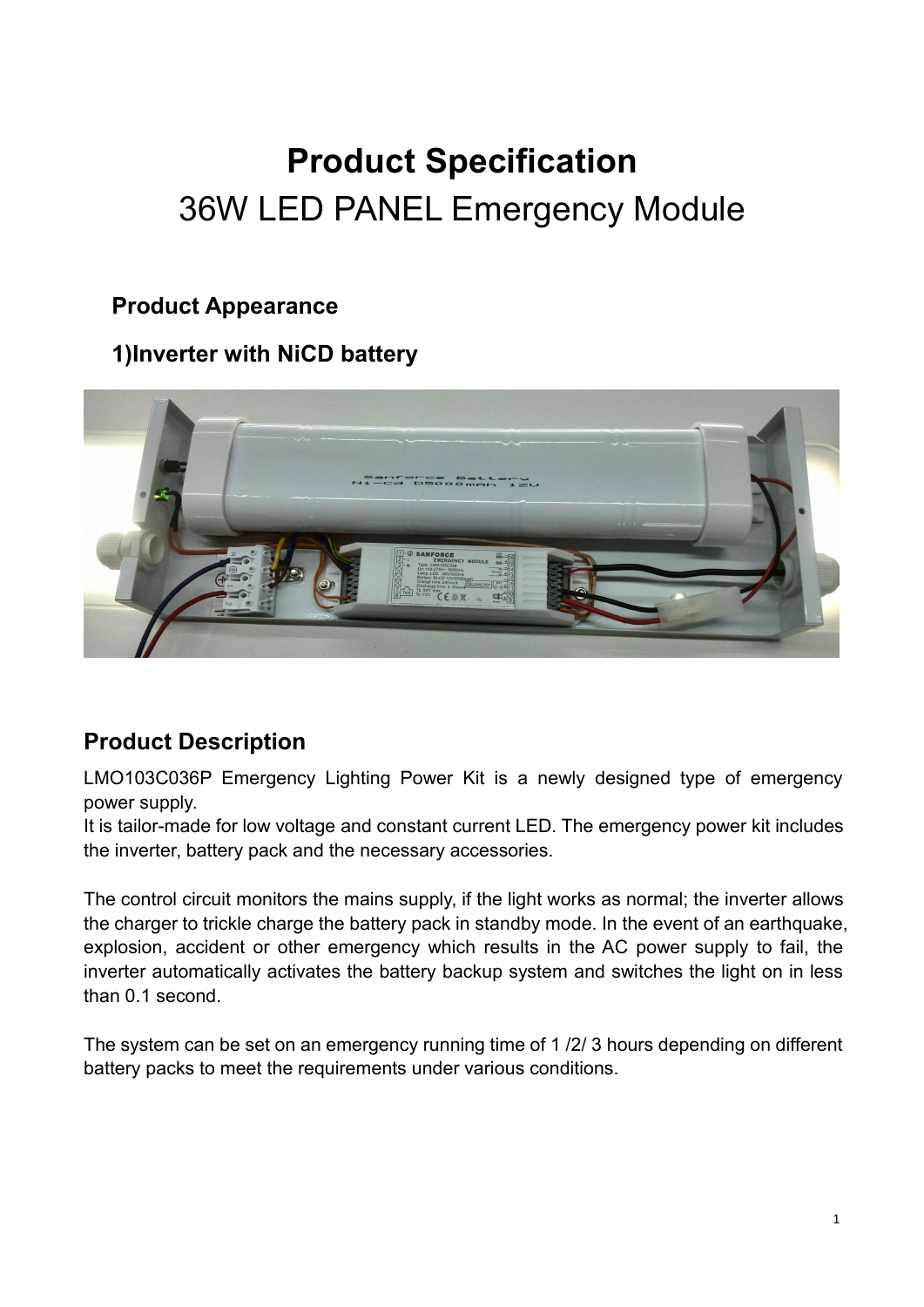## **Range of Application**

- 1. Applicable for output with Low voltage and constant current LED
- 2. Emergency duration is 3 hours.
- 3. Operates in -25-+70 environment temperature.

## **Technical Specification**

| Applicable for lamp power        | 36W                            |
|----------------------------------|--------------------------------|
| Applicable for                   | 36W LED                        |
| Inner package material           | <b>Retardant White Plastic</b> |
| Charging power                   | AC110V-AC265V, 50HZ/60HZ;      |
| Emergency time                   | Longer than 180mins            |
| <b>Emergency power</b>           | <b>18W</b>                     |
| <b>Emergency Conversion time</b> | $0.1$ sec                      |
| Charging time                    | 48h                            |
| emergency output current         | Around 500mA                   |
| <b>Battery size</b>              | NI-CD12V6.0AH                  |
| Emergency output voltage         | <b>DC27-42V</b>                |
| Inverter dimension               | 155×40×30mm                    |
| Metal case dimension             | 520*125*45mm                   |
| Product weight                   | 3200g/set                      |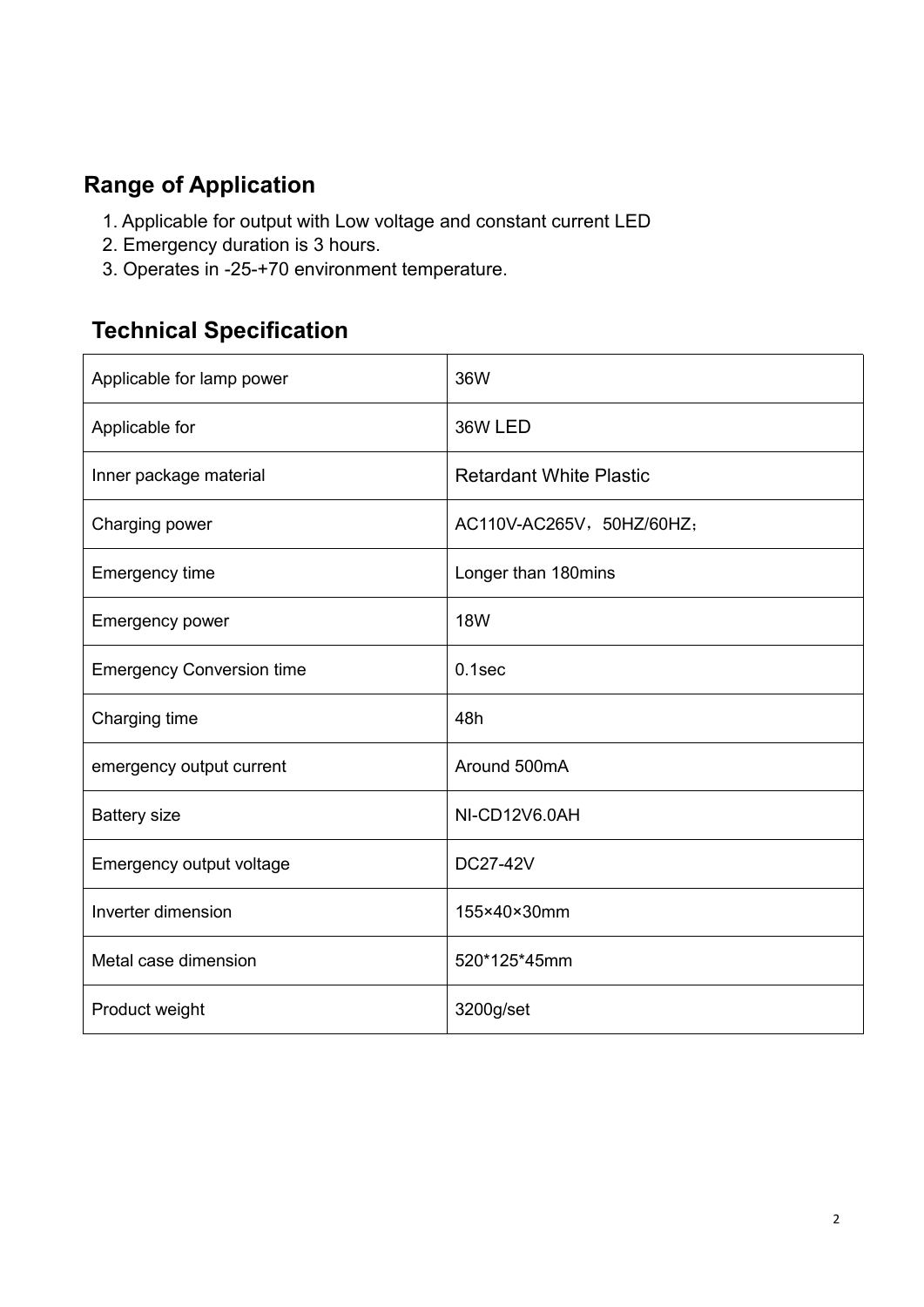# **Installation**

Comply with the wiring diagram strictly to connect circuit in other conditions.



## **Attentions**

1. Pay extra attention to the negative and the positive pole of the battery in order to prevent reverse operation, please use designated and matching batteries and ensure all wiring is done correctly and stable before use.

2. If you need to do product testing, unplug the battery pack when the emergency device is disconnected from the mains supply, and then plug in the battery after the emergency device is completely shut down.

3. Comply with the wiring connection circuit diagram completely, prevent from over loading and non loading in the process of use and testing.

4. In order to prolong the battery powered lighting time, all indicator lights are switched off during normal use with the emergency power system in standby mode.

5. The battery is not charged before leaving the factory; please charge the battery longer than 24 hours before use.